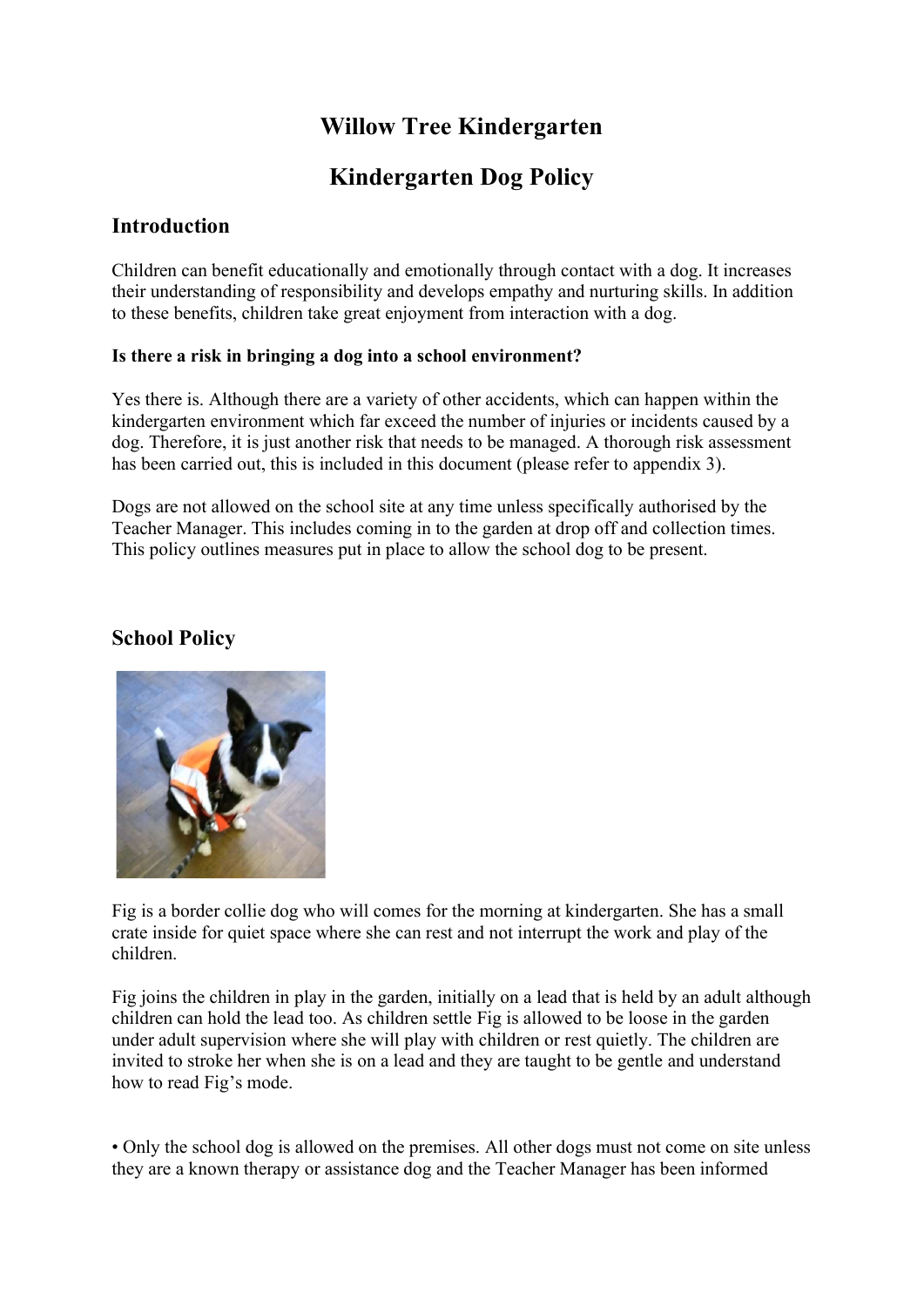beforehand.

• Staff, parents and children have been informed by letter that a dog will be in school. There is a clear risk assessment and this will be reviewed annually.

• Staff, visitors and children known to have allergic reactions to dogs must not go near the dog. All visitors will be informed on arrival that there is a dog in school.

• If the dog is ill she will not be allowed into school.

• The dog will be kept on a lead when out on a walk and will be under the full control and supervision of an adult.

• Children must never be left alone with the dog and there must be appropriate adult supervision at all times.

• Children should be reminded of what is appropriate behaviour around the dog;

- Children should remain calm around the dog.
- They should not make sudden movements.
- No-one should ever stare into a dog's eyes as this could be threatening for the dog.
- Children should not put their face near a dog and should always approach them standing up.
- The children will be taught that when Fig becomes playful she may bite, they will put their hands in the air and say stop in a firm voice and wait for her to calm down to give her a toy
- Children should not go near or disturb a dog that is sleeping.
- Children must not be allowed to play roughly with the dog.
- If the dog is surrounded by a large number of children, the dog could become nervous and agitated. Therefore the adult in charge of the dog must ensure that they monitor the situation.
- Children should not eat close to the dog.
- Children should be careful to stroke the dog on their body, chest and back and not her face or the top of her head.
- Children will always wash their hands with soap or hand sanitiser after playing dog.
- Children will be told that dogs express their feelings through their body language; Growling or bearing of teeth indicate that a dog is feeling angry or threatened. Flattened ears, tail lowered or between their legs, hiding behind their owner, whining or growling are signs that the dog is frightened or nervous. If Fig is displaying any of these warning signs she should be removed from that particular situation or environment by an adult and put in her crate or pen to feel comfort and safety.
- Any dog foul should be cleaned immediately and disposed of appropriately by an adult.
- All visitors will be informed about the dog on arrival
- Fig will be included in the fire evacuation procedure under the supervision of Elodie Rummage
- Children will be taught that not all dogs are like Fig and they cant assume that all dogs will be happy to be friendly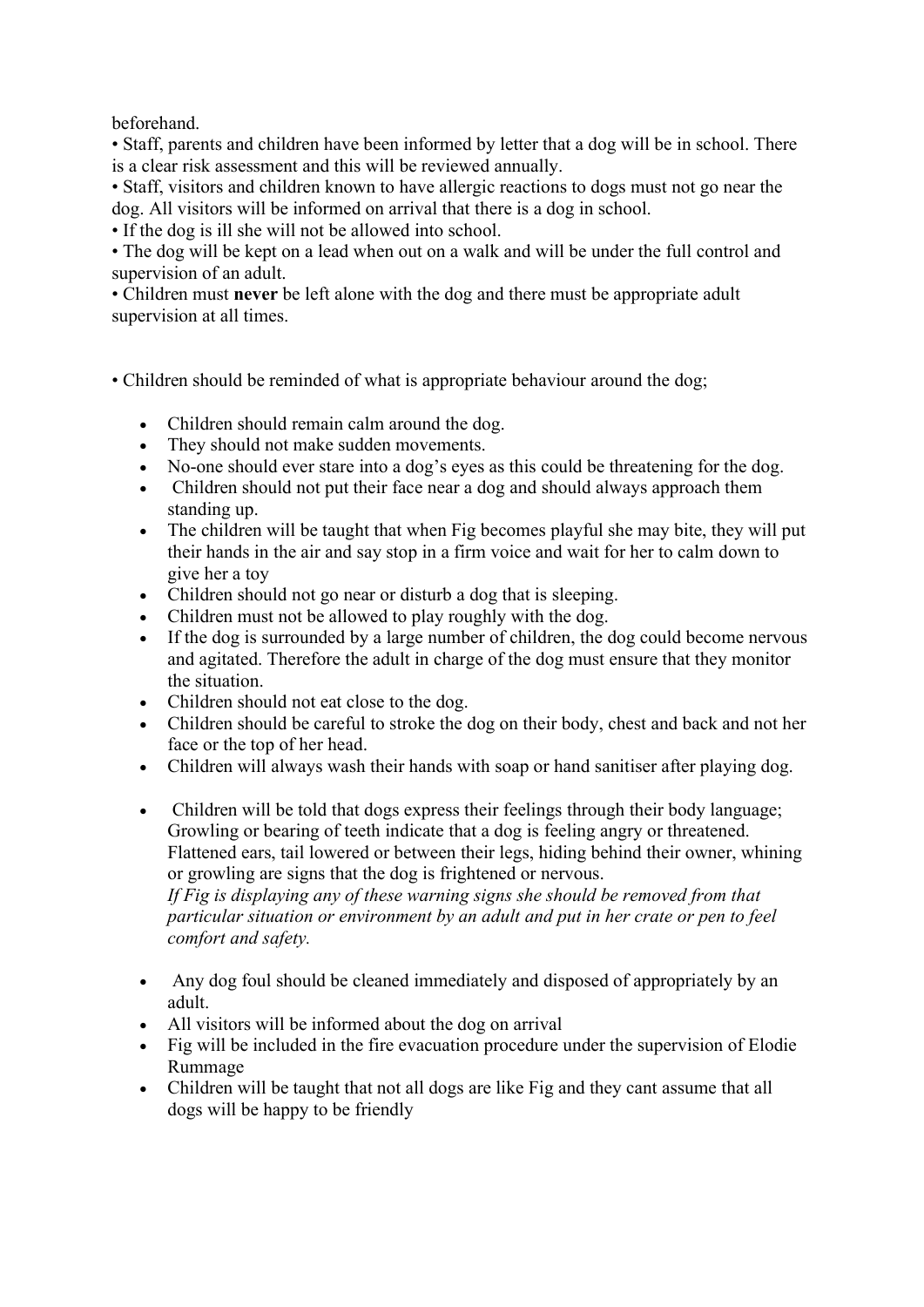## **Actions**

If someone reports having an issue with the dog, this information must be passed to the Teacher Manager as soon as possible. All concerns will be responded to by the Teacher Manager.

#### Roles and Responsibilities

- The Teacher Manager will monitor the response to having a dog at kindergarten and make sure that staff, trustees and parents are aware of the policy and risk assessment.
- The Teacher Manager is responsible for implementing this policy.
- Teachers, staff, pupils, parents and visitors are required to abide by this policy.
- The curriculum will support learning about dogs and how best to behave around our dog.

This will include highlighting that not all dogs are well trained and that caution must be used around unknown dogs outside school.

#### Appendix 1. Reasons to have a dog in kindergarten

In summary, academic research has shown that dogs working and helping in the school environment can achieve the following:-

- 1) Calming behaviours
- 2) Increase social skills and self-esteem
- 3) Increase confidence
- 4) Teach responsibility and respect to all life
- 5) Motivate children who are often less attentive

The following information has been taken from a range of sources to provide further detail about the benefits of having a dog in school.

#### Behaviour:

In some schools, dogs are making a difference in the behaviour of pupils. Researchers report that students can identify with animals, and with empathy for the dog, can better understand how classmates may feel. It was found that violent behaviour in participating students declined by 55%, and general aggression went down 62%. Behaviour problems occur in school and these can interfere with learning. Some schools are using dogs to improve behaviour problems by promoting positive behaviour in students. In a controlled study, students were found to have fewer disciplinary referrals in schools with a dog than schools without. Students' behaviour improved toward teachers, and students also showed more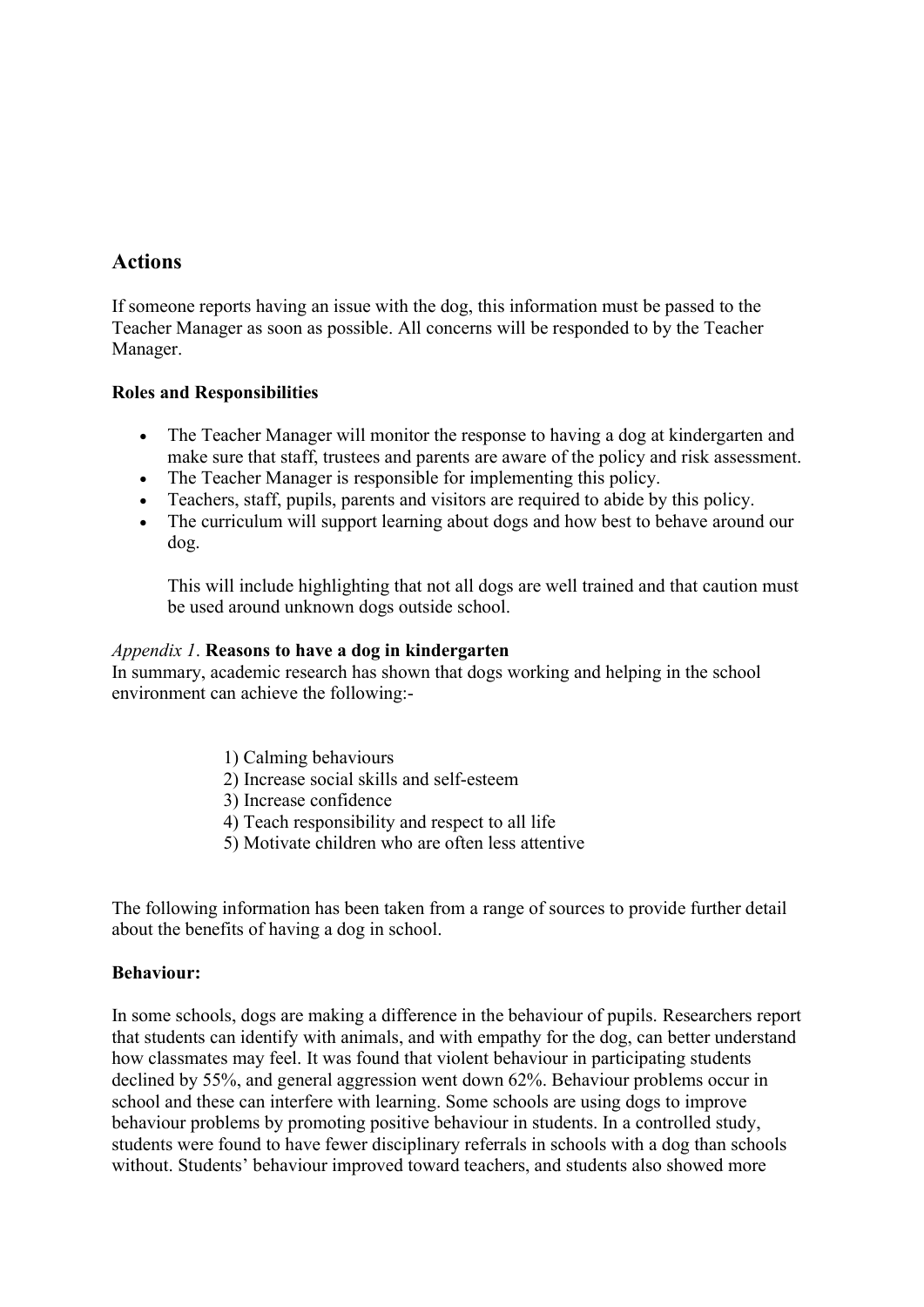confidence and responsibility. Additionally, parents reported that children seemed more interested in school as a result of having a dog at school.

### Social Development:

Dogs in school offer an opportunity for improving social development. They are especially useful for teaching students social skills and responsibility. Specifically, schools are using dogs to help children build self-esteem; learn about positive and negative reinforcement, responsibility, and boundaries. With a dog in kindergarten, children have the opportunity to learn how to care for the animal. This includes walking and grooming. Researchers report that involving children in the daily care of classroom dogs is a positive experience, promoting their own daily care. The children also learn about responsibility, caring, and sharing when helping each other take care of a dog at school.

#### As a reward:

Dogs will be gentle and loving, but at the same time full of fun and enjoyment for the children. Walking, grooming, playing and training are some of the responsibilities children will be allowed to undertake. It has been proved that working and playing with a dog improves children's social skills and self-esteem.

The dog will bring much joy and help to all the children they meet and are happy to provide plenty of hugs to the children they are spending time with.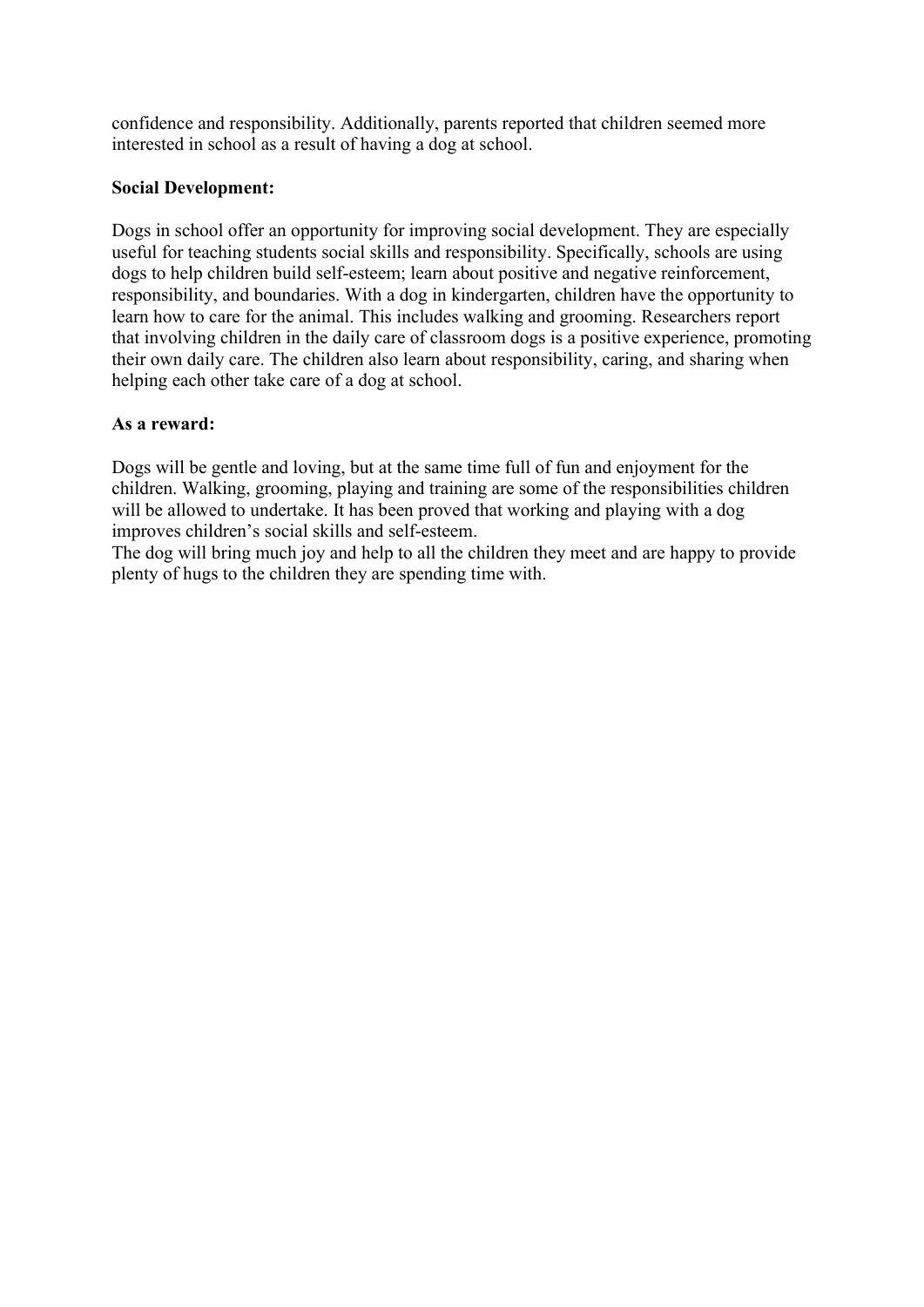## Appendix 3: Fig Risk Assessment

| <b>RISK ASSESSMENT FOR:</b><br>Fig Kindergarten dog |                       |                |  |  |
|-----------------------------------------------------|-----------------------|----------------|--|--|
| <b>Establishment:</b>                               | <b>Assessment by:</b> | <b>Date:</b>   |  |  |
| Willow Tree Big Kindi                               | Elodie Rummage        | September 2021 |  |  |

| What are the<br>hazards? | Who might be<br>harmed and how?                                                    | What are you already<br>doing?                                                                                                                                                                                                                                                           | <b>What further Action</b><br>action is<br>necessary? | by<br>who? | <b>Donel</b> |
|--------------------------|------------------------------------------------------------------------------------|------------------------------------------------------------------------------------------------------------------------------------------------------------------------------------------------------------------------------------------------------------------------------------------|-------------------------------------------------------|------------|--------------|
| Hygiene                  | Children and staff -<br>coming into contact<br>with dog faeces or                  | Fig is house trained.<br>Fig is walked and toileted<br>before Kindergarten.<br>During kindergarten time<br>Fig is taken for a walk if<br>she stays for a whole day<br>and tends not to need the<br>toilet during the morning<br>session.<br>Elodie Rummage will<br>carry dog poo bags to |                                                       |            |              |
|                          | sick.                                                                              | remove faeces<br>immediately in the rare<br>event that she uses the<br>garden for a toilet. The<br>bags will be disposed of<br>in the outside bin.<br>If Fig is unwell she will be<br>collected from the                                                                                 |                                                       |            |              |
|                          |                                                                                    | kindergarten and not<br>return until she has<br>recovered.                                                                                                                                                                                                                               |                                                       |            |              |
|                          | Children and staff -<br>contact with the dog<br>then touching the<br>mouth or food | Elodie Rummage will<br>carry hand sanitiser to<br>give to anyone who has<br>touched Fig after.                                                                                                                                                                                           |                                                       |            |              |
|                          |                                                                                    | During times when food is<br>being prepared or eaten<br>Fig will be in her crate or<br>on a lead away from the<br>food.                                                                                                                                                                  |                                                       |            |              |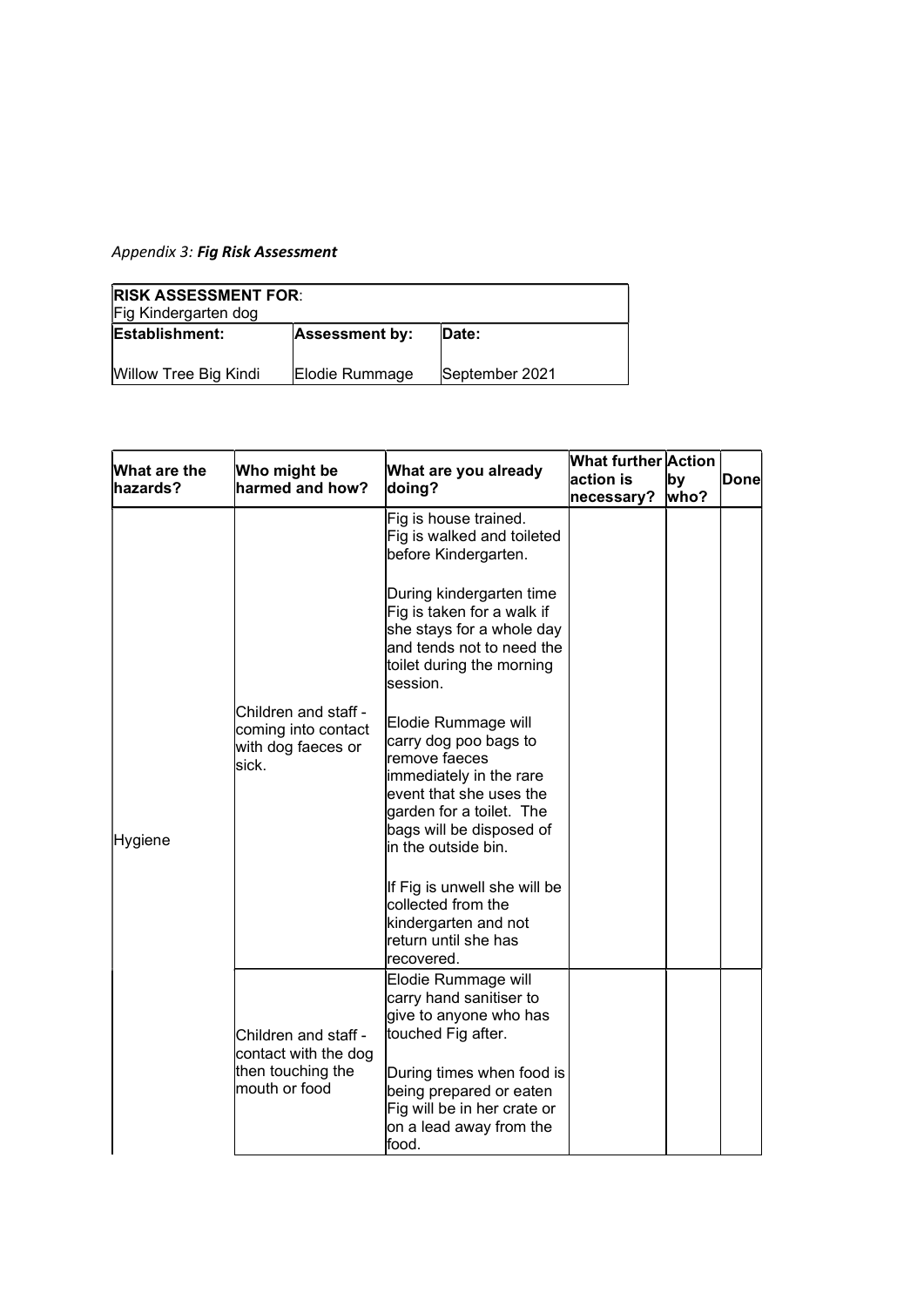| letc. | Children and staff -<br>fleas, ticks or worms   fleas/ticks/worms | Fig has all appropriate<br>vaccinations and is<br>regularly treated for |  |  |
|-------|-------------------------------------------------------------------|-------------------------------------------------------------------------|--|--|
|       |                                                                   | Fig is regularly brushed<br>and checks for parasites.                   |  |  |

| Fig becomes<br>overexcited and<br>jumps up. | Children and staff<br>could be<br>scratched, clothes<br>could be<br>damaged, some<br>children could find<br>this behaviour<br>scary. | Fig is being trained not to<br>jump up at children.                                                                                                                                                 |  |  |
|---------------------------------------------|--------------------------------------------------------------------------------------------------------------------------------------|-----------------------------------------------------------------------------------------------------------------------------------------------------------------------------------------------------|--|--|
|                                             |                                                                                                                                      | Fig's claws will be<br>monitored for length and<br>clipped if long                                                                                                                                  |  |  |
|                                             |                                                                                                                                      | The children will be taught<br>through role modelling and<br>discussions how to read<br>Fig's behaviour and interact<br>with her in a safe and calm<br>manner to avoid her<br>becoming overexcited. |  |  |
|                                             |                                                                                                                                      | Children who are nervous<br>will be avoided at first and<br>slowly introduced to Fig in<br>very calm and controlled<br>situations.                                                                  |  |  |
|                                             |                                                                                                                                      | Parents and children will be<br>notified about Fig so they<br>can raise any concerns.                                                                                                               |  |  |
|                                             | Allergic reaction Children and staff                                                                                                 | Staff will be aware of<br>students with allergies and<br>will keep Fig away from<br>them.                                                                                                           |  |  |
|                                             |                                                                                                                                      | Dog bedding is regularly<br>washed.                                                                                                                                                                 |  |  |
| Dog phobia                                  | Children and staff<br>- anxiety caused<br>by coming into<br>contact with Fig.                                                        | Parents and children will be<br>notified about Fig so they<br>can raise any concerns.                                                                                                               |  |  |
|                                             |                                                                                                                                      | Staff will be aware of<br>children who may be<br>nervous and will keep Fig<br>away from them.                                                                                                       |  |  |
| Dog bite                                    | Children and staff<br>- Fig becomes<br>distressed or over<br>excited and bites.                                                      | If she becomes excited<br>while interacting with the<br>children she will be put in<br>her crate to calm down                                                                                       |  |  |